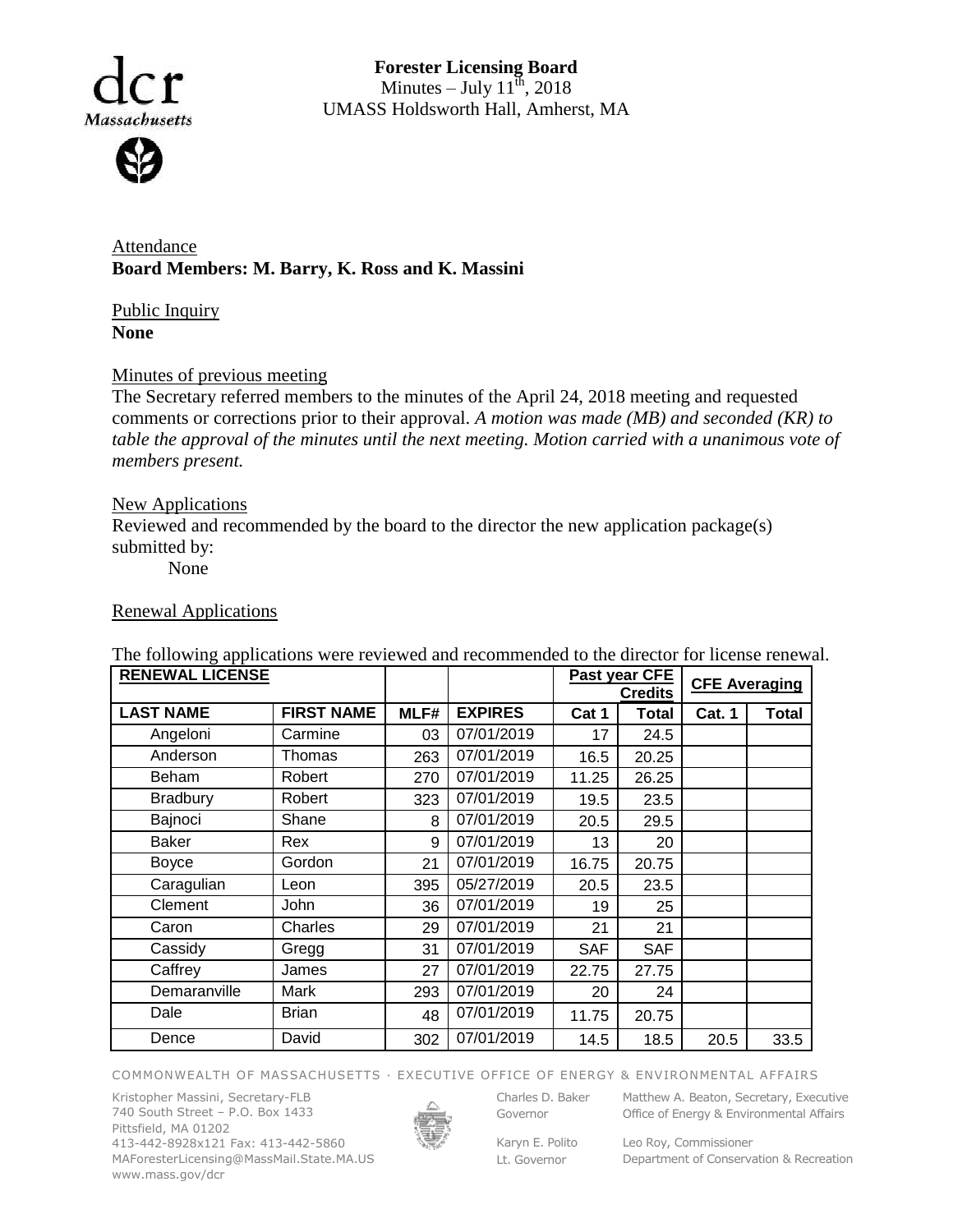| Eck          | Herman       | 63  | 07/01/2019  | 17.25          | 25.25      |      |       |
|--------------|--------------|-----|-------------|----------------|------------|------|-------|
| Fish         | Lincoln      | 69  | 07/01/2019  | 28             | 28         |      |       |
| Fish         | Jennifer     | 154 | 07/01/2019  | 18.25          | 33.75      |      |       |
| Federice     | Michael      | 444 | 06/21/2019  | <b>SAF</b>     | <b>SAF</b> |      |       |
| Fleming      | Michael      | 72  | 07/01/2019  | SAF            | <b>SAF</b> |      |       |
| Gearwar      | Christian    | 368 | 05/25/2019  | 18.5           | 23         |      |       |
| Gillespie    | James        | 279 | 07/01/2019  | 28.5           | 58.5       |      |       |
| Hill         | William      | 388 | 07/01/2019  | <b>SAF</b>     | <b>SAF</b> |      |       |
| Denham       | Edward       | 53  | 07/01/2019  | <b>SAF</b>     | <b>SAF</b> |      |       |
| Hutcheson    | Douglas      | 375 | 07/26/2019  | 35             | 35         |      |       |
| Heyes        | Fred         | 93  | 07/01/2019  | 25.5           | 36.5       |      |       |
| Hardy        | R. Steven    | 89  | 07/01/2019  | 16.25          | 20.25      |      |       |
| Jourdain     | Jeffery      | 114 | 07/01/2019  | 20.5           | 24.5       |      |       |
| <b>Kass</b>  | Thomas       | 117 | 07/01/2019  | 14             | 20.5       |      |       |
| Keevan       | <b>Brian</b> | 119 | 07/01/2019  | 22.5           | 22.5       |      |       |
| Lamberton    | Raymond      | 408 | 07/14/2019  | 17.25          | 20.75      |      |       |
| Masterman    | Craig        | 160 | 07/01/2019  | 29             | 36         |      |       |
| Moore        | Kimball      | 171 | 07/01/2019  | 16.75          | 28.75      |      |       |
| Mason        | Austin       | 158 | 07/01//2019 | 21             | 27         |      |       |
| Massini      | <b>Kris</b>  | 159 | 07/01/2019  | 31             | 37         |      |       |
| O'Donnell    | John         | 382 | 07/13/2019  | <b>SAF</b>     | <b>SAF</b> |      |       |
| Pernaa       | Charles      | 188 | 07/01/2019  | 12.45          | 18.45      |      | 22.31 |
| Plourde Jr.  | Roger        | 192 | 07/01/2019  | 30.5           | 30.5       |      |       |
| Perry Jr.    | Joseph       | 189 | 07/01/2019  | 34             | 46         |      |       |
| Richard      | David        | 203 | 07/01/2019  | 23.25          | 24.25      |      |       |
| Scanlon      | John         | 214 | 07/01/2019  | <b>SAF</b>     | <b>SAF</b> |      |       |
| Spencer      | <b>Bruce</b> | 228 | 07/01/2019  | 19.25          | 23.25      |      |       |
| Smith        | Joseph       | 224 | 07/01/2019  | $\overline{2}$ | 21         | 11.6 |       |
| Tirrell      | Charles      | 313 | 07/01/2019  | 33             | 33         |      |       |
| Valcourt Sr. | Richard      | 277 | 07/01/2019  | 17.25          | 33.25      |      |       |
| Wigmore      | Mary         | 250 | 07/01/2019  | 9              | 25.25      |      |       |
| Wigmore      | Robert       | 251 | 07/01/2019  | 10.25          | 20         |      |       |
| Wikle        | Jessica      | 434 | 05/28/2019  | 60             | 62         |      |       |
| Zielinski    | Peter        | 393 | 07/10/2019  | 19             | 22         |      |       |

*A motion was made (MB) and seconded (KR) to recommend the New/Renewal license applications to the director. Motion carried with a unanimous vote of members present. Recusals:* 

- *MB recused himself from the application of Lincoln Fish*
- *KR recused himself from the application of Robert Bradbury & Fred Hayes*
- *KM recused himself from the application of Kristopher Massini*

# Expired Licenses

David C. Parker Willard H. Estes (currently expired – sent renewal again)